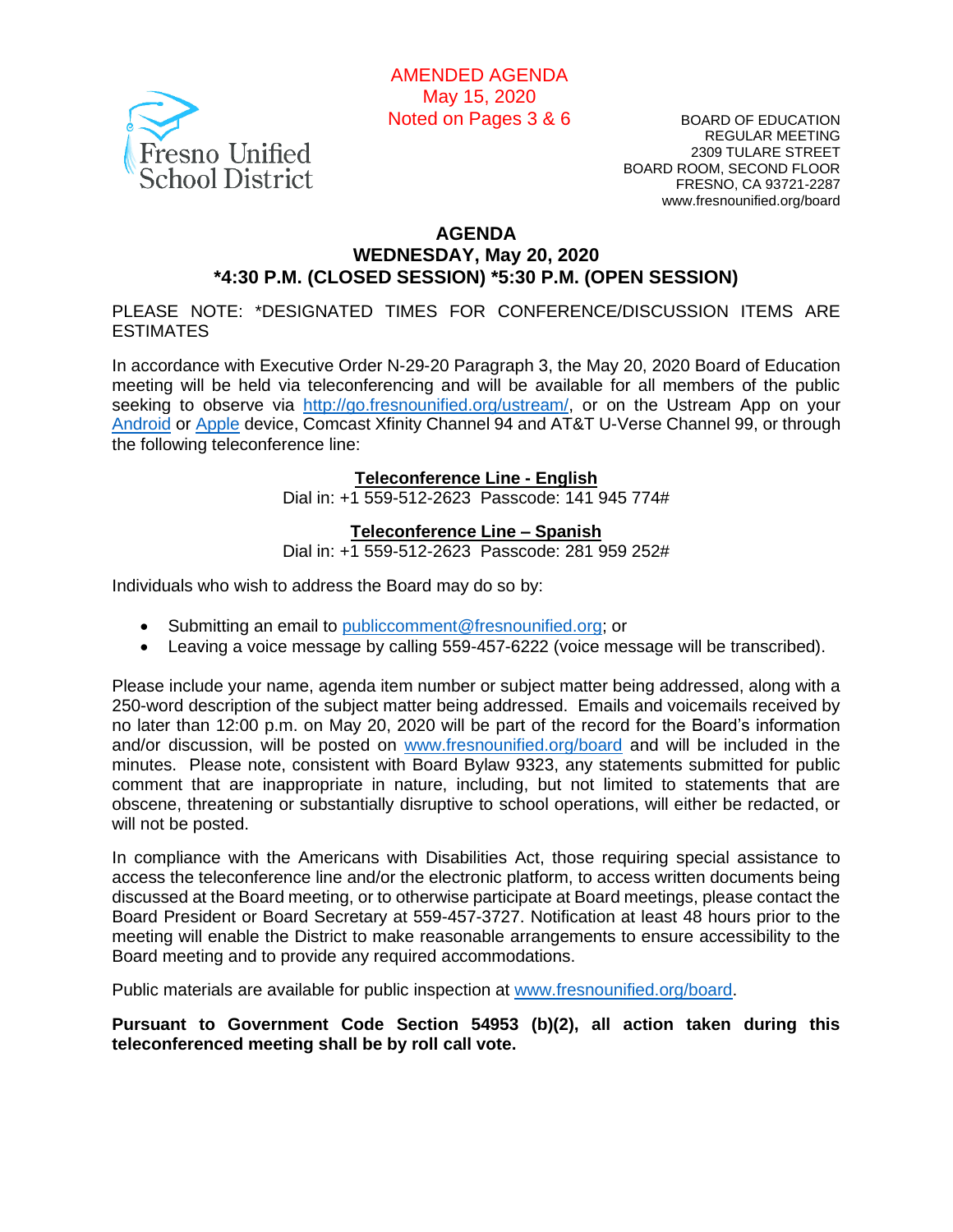**\*4:30 P.M**.

**CALL** Meeting to Order

**OPPORTUNITY** for Public Comment on Closed Session Agenda Items **RECESS** to Cabinet Room for Closed Session to discuss the following:

- 1. Student Expulsions pursuant to Education Code Section 35146.
- 2. Conference with Labor Negotiator (Government Code Section 54957.6); FUSD Negotiator(s): Paul Idsvoog; Employee Organizations(s): FTA, CSEA, Chapter 125, CSEA, Chapter 143, SEIU, Local 521, FASTA/SEIU, Local 521/CTW, CLC, Fresno Unified Building & Construction Trades/FTA; International Association of Machinists and Aerospace Workers (IAMAW), Unrepresented Employees: All Management, Confidential, and Supervisory Employees.
- 3. Public Employee Discipline/Dismissal/Release/Reassignment/Resignation.
- 4. Public Employment/Appointment (Government Code Section 54957).
	- a. Principal
	- b. Executive Director
- 5. Conference with Legal Counsel Anticipated/Pending/Threatened Litigation (Government Code Section 54956.9(d)(2)).
	- a. Potential Case: One (1)

**\*5:30 P.M., RECONVENE** and report action taken during Closed Session, if any.

## **HEAR Report from Superintendent**

## **BOARD/SUPERINTENDENT COMMUNICATION**

## **OPPORTUNITY for Public Comment on Consent Agenda Items**

**ALL CONSENT AGENDA** items are considered routine by the Board of Education and will be enacted by one motion. There will be no separate discussion of items unless a Board member so requests, in which event, the item(s) will be considered following approval of the Consent Agenda.

## **A. CONSENT AGENDA**

## **A-1, APPROVE Personnel List**

Included in the Board binders is the Personnel List, Appendix A, as submitted. The Superintendent recommends approval. Contact person: Paul Idsvoog, telephone 457-3548.

## **A-2, ADOPT Declaration of Need for Fully Qualified Educators**

Annually, the District adopts the Declaration of Need for Fully Qualified Educators, which certifies that there may be an insufficient number of certificated persons who meet the District's specified employment criteria for the positions listed on the Declaration. The Superintendent recommends adoption. Fiscal impact: There is no fiscal impact to the district at this time. Contact person: Paul Idsvoog, telephone 457-3548.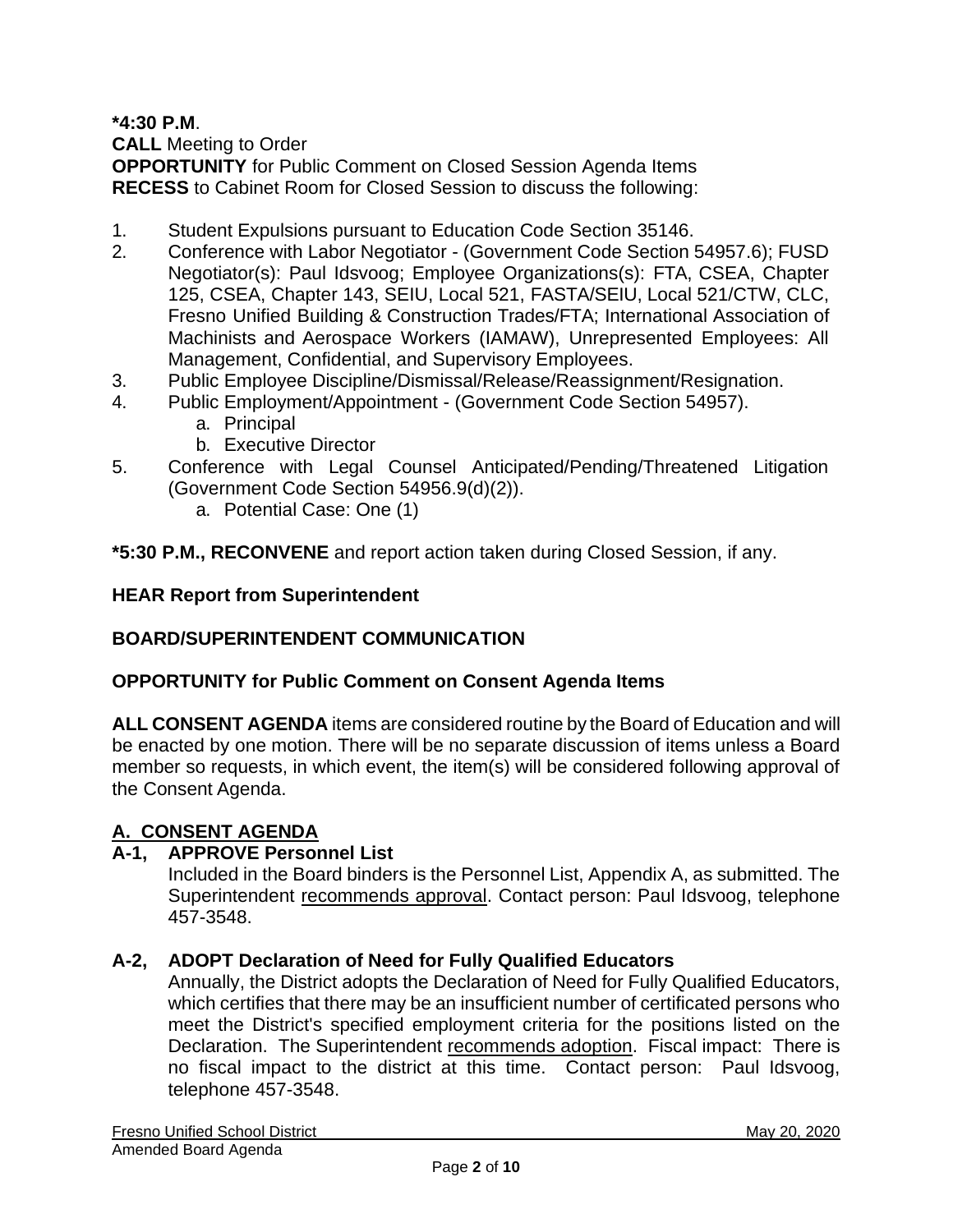#### **A-2A, ADOPT Emergency Resolution 19-42 Pursuant to Public Contract Code Section 22050 for Abatement and Demolition of Building at 2526 and 2540 East Hedges Avenue**

Included in the Board binders and recommended for adoption is Emergency Resolution 19-42 to provide for abatement and demolition of the district-owned building located at 2526 and 2540 East Hedges Avenue. Due to sudden, unexpected occurrences in recent weeks causing unsafe conditions, there is urgency to move forward immediately with building abatement and demolition, as it creates a clear and imminent danger and constitutes an emergency condition per Public Contract Code. The resolution, which requires a four-fifths vote for approval, allows for immediate remediation of the emergency conditions by waiving the advertisement requirement and obtaining Board approval in advance of the bid process. A competitive process to solicit bids and award abatement and demolition will be conducted with a compressed timeline. The Superintendent recommends adoption. Fiscal impact: \$550,000 (not-to-exceed amount) is available in the Special Reserve Fund. Contact person: Karin Temple, telephone 457-3134.

#### **A-3, APPROVE Minutes from Prior Meeting**

Included in the Board binders are the draft minutes for the April 15, 2020 Regular Board Meeting. The Superintendent recommends approval. Contact person: Robert G. Nelson, telephone 457-3884.

#### **A-4, APPROVE Addendum to the Center for Advanced Research and Technology Operating Agreement**

Included in the Board binders is an addendum to the Operating Agreement between Fresno Unified School District, Clovis Unified School District, and the Center for Advanced Research and Technology (CART) for the CART Technology Refresh Project. The Superintendent recommends approval. Fiscal impact: Sufficient funds in the amount of \$144,000 annually are available and included in the General Fund. Contact person: Ruth F. Quinto, telephone 457- 6226.

**A-5, APPROVE Amendment to the Agreement with London Medical Management** Included in the Board binders is an amendment to the agreement with London Medical Management to provide out-of-network medical claims cost reduction services. The services provided under this agreement will result in lower health plan costs associated with out-of-network medical claims. The Superintendent recommends approval. Fiscal impact: Annual cost of \$180,000 is available in the Health Internal Service Fund. Contact person: Ruth F. Quinto, telephone 457- 6226.

# **A-6, APPROVE Amendment to Existing Agreement with Care Solace** Approval is requested to amend the existing agreement with Care Solace and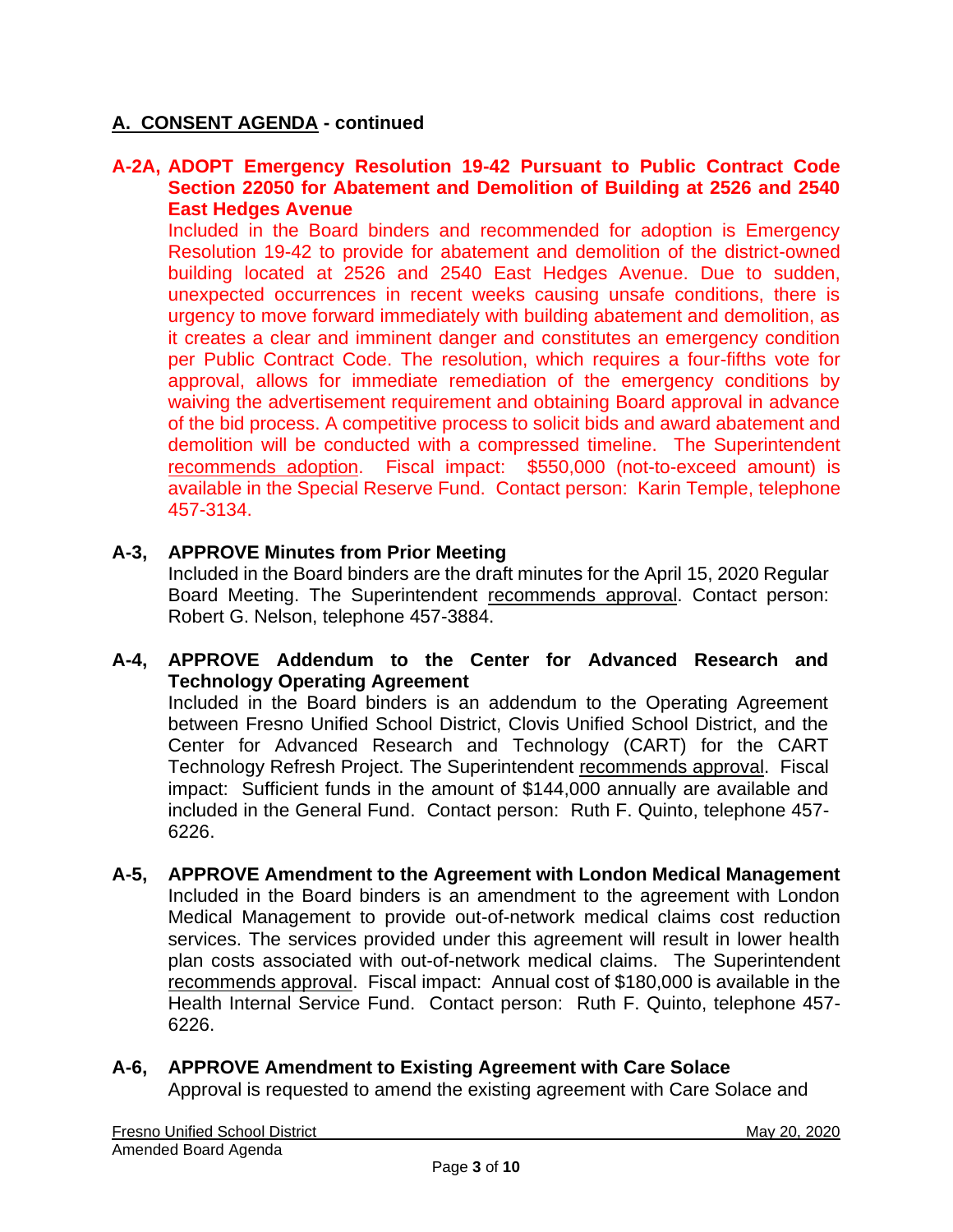extend the term of the agreement to June 30, 2020. Care Solace provides easier access to connect families to mental healthcare and substance treatment resources and providers in the community through their Care Concierge team. Services provided will include assistance to families in navigating insurance or lack of coverage, scheduling appointments, exploring virtual therapy options, and case management and follow up with families. The Superintendent recommends approval. Fiscal impact: Sufficient funds in the amount of \$10,100 are available in the Prevention & Intervention budget bringing the total amount of the agreement to \$25,000. Contact person: Kim Mecum, telephone 457-3731.

### **A-7, APPROVE Grant Application to the Department of Education – Teacher and School Leader Incentive Program Grant**

Approval is requested to write and submit the grant application to the Department of Education – Teacher and Leader Incentive Program Grant. If received, the grant will provide three-years of funding to focus on building a Human Capital Management System to increase teacher and leader effectiveness and increase student achievement. Estimated average size of the award is \$6,600,000 per year. The Superintendent recommends approval. Fiscal impact: The estimated range of awards is \$500,000 to \$10 million for the first year. Average size of award is \$6,600,000 per year. Contact person: Kim Mecum, telephone 457-3731.

#### **A-8, APPROVE Multiyear Contract with Cisco Systems Capital Corp. from Development Group Inc. for Annual Updates and Technical Support of District Telecommunications Systems**

It is recommended that the Board approve the Cisco Systems Capital Corp. multiyear payment contract for purchase of the annual updates and technical support of the district's Cisco telecommunications system. The Cisco telecommunications system is the traffic coordinator for telephone communications across the district's 8,000 plus phone lines, site-to-site calls using phones, phone calls in and out of the district, and phone calls in and out of Skype for Business. It also supports life safety by directing E911 calls. This contract represents a discounted purchase with annual payments over three years. The Superintendent recommends approval. Fiscal impact: Funds in the amount of \$89,155 (\$267,465 three-year total) are available in the Information Technology budget for 2020/21. Contact person: Kurt Madden, telephone 457-3560.

#### **A-9, APPROVE Multiyear Contract with Cisco Systems Capital Corp. from Development Group Inc. for Annual Updates and Technical Support of District Content Filter and Firewall Subscriptions**

It is recommended that the Board approve the Cisco Systems Capital Corp. (Cisco Capital) multi-year payment contract for purchase of the annual subscription and support for the Cisco Umbrella cloud-based content filter and Cisco Firepower firewall. The content filter reduces risks to students and staff, while on districtcomputers or on the district-network, from inappropriate content and malware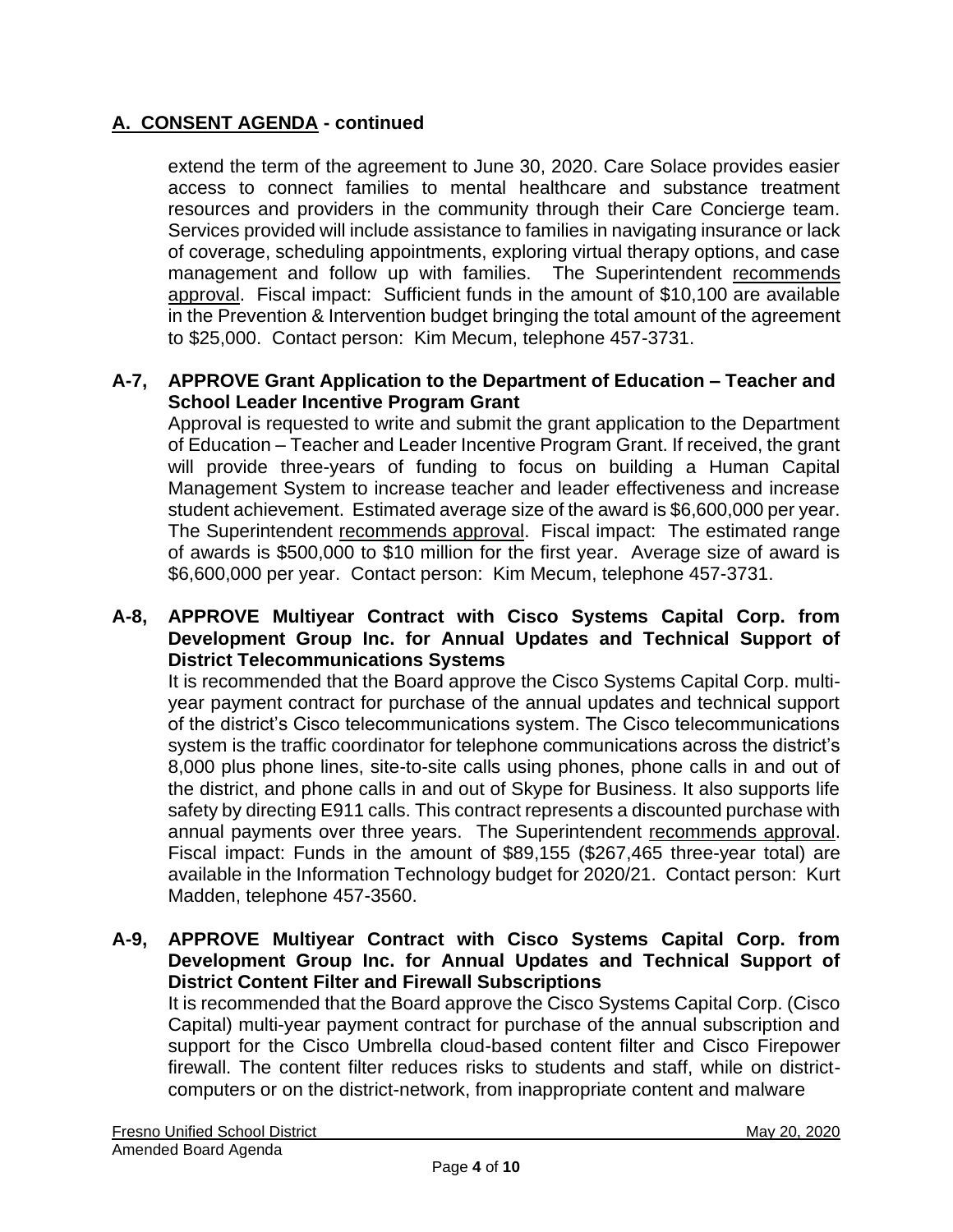found on web sites. This contract represents a discounted purchase with annual payments over three years. These services will be purchased through Development Group Inc. The Superintendent recommends approval. Fiscal impact: Funds in the amount of \$125,055 (\$375,165 three-year total) are available in the Information Technology budget for 2020/21. Contact person: Kurt Madden, telephone 457-3560.

#### **A-10, APPROVE Award of Request for Qualifications 20-26, Musical Instruments Service and Repair**

It is recommended the Board approve Request for Qualifications (RFQ) 20-26, to provide a pool of qualified vendors to perform service and repair of musical instruments. The RFQ establishes a multi-category service fee schedule for woodwind, brass, piano, and string instruments; a not-to-exceed policy for repairs; and detailed invoicing requirements for servicing and repairs needed throughout the year. Approval of the following vendors is recommended: American Music Company (Fresno, CA), California Keyboards (Bakersfield, CA), Charles Hansen Pianos (Porterville, CA), Gottschalk Music Center (Clovis, CA), Harvard House Music (Fresno, CA), Music & Arts (Thousand Oaks, CA), Patrick's Music…Etc. (Fresno, CA), Sherman Piano Tuning & Repair (Clovis, CA), and The Horn Shop (Fresno, CA). The Superintendent recommends approval. Fiscal Impact: Funding is available in the Visual and Performing Arts budget. Contact person: Karin Temple, telephone 457-3134.

## **A-11, APPROVE Award of Request for Proposals 20-31, Security Guard Services**

It is recommended the Board approve Request for Proposals (RFP) 20-31, to provide security guard services including vehicle and foot patrol of district sites during non-school hours, emergency response to fire and intrusion alarms, and standing guards for school events and other needs. Based on extensive review, staff recommends award to the best value respondent with pricing being the primary factor: Geil Enterprises dba CIS Security (Fresno, CA) \$825,000 estimated annual amount. The Superintendent recommends approval. Fiscal impact: \$475,000 is available in the Maintenance and Operations budget for patrol and emergency response; \$350,000 will be supported by individual budgets for special events. Contact person: Karin Temple, telephone 457-3134.

## **A-12, APPROVE Proposed Revisions for Board Policies**

Included in the Board binders are proposed revisions for twenty-three Board Policies (BP):

- BP 5112.5 Closed Campus
- BP 5131.4 Campus Disturbances
- BP 5131.5 Vandalism
- BP 5131.63 Anabolic Steroids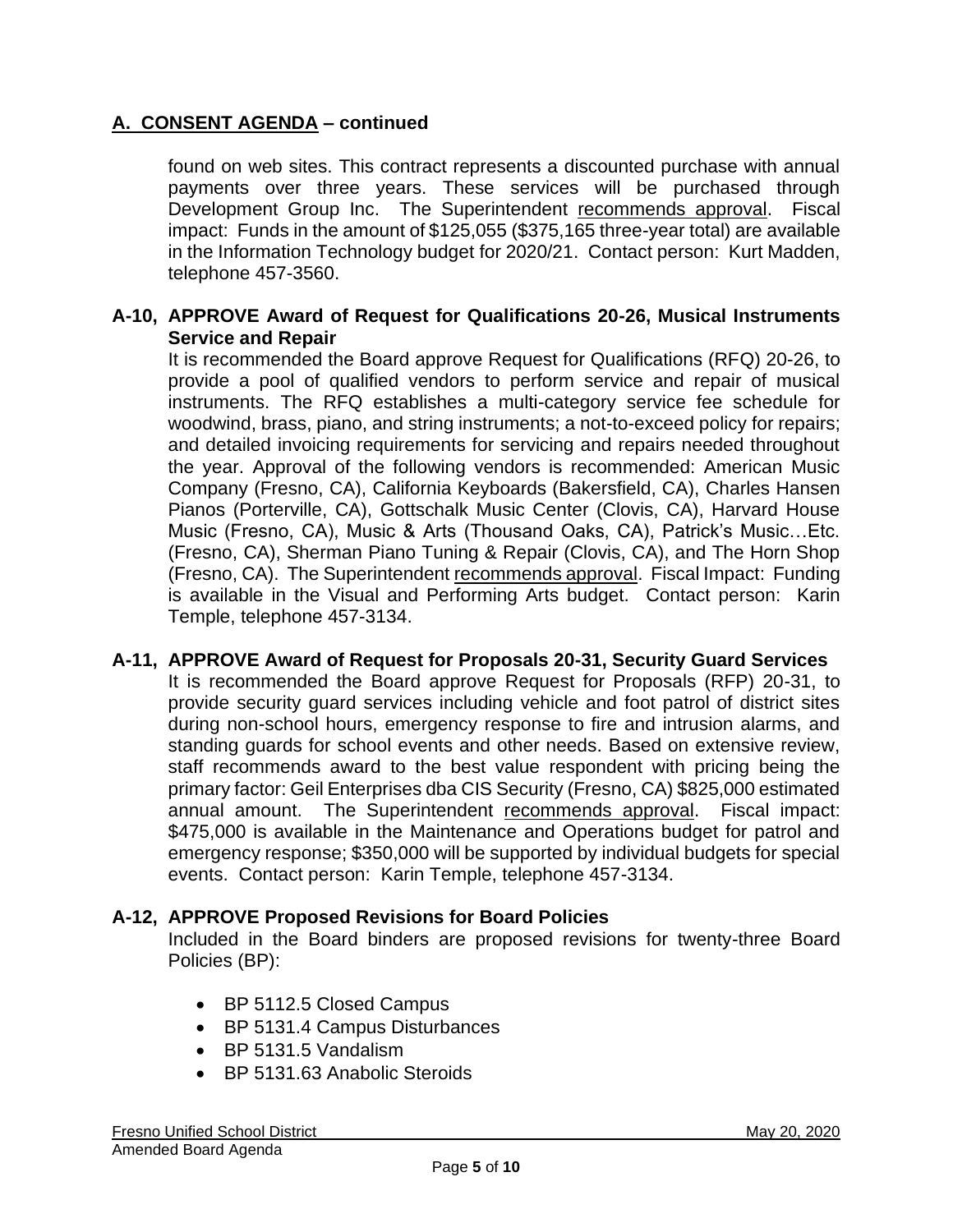- BP 5141.24 Specialized Physical Health Care Services
- BP 5145.2 Freedom of Speech/Expression: Publication Code
- BP 6011 Academic Standards
- BP 6020 Parent Involvement
- BP 6112 School Day
- BP 6115 Ceremonies and Observances
- BP 6141 Curriculum Development and Design
- (NEW) BP 6141.4 International Baccalaureate Program
- (NEW) BP 6141.5 Advanced Placement
- BP 6142.8 Comprehensive Health Education
- BP 6142.92 Mathematics Instruction
- (NEW) BP 6142.94 History-Social Science Instruction
- BP 6143 Courses of Study
- BP 6145.5 Organizations/Associations
- BP 6145.6 International Exchanges
- (DELETE) BP 6145.7 Student Exchange Organizations
- (DELETE) BP 6145.8 Activity Funds Management
- (NEW) BP 6145.8 Assemblies and Special Events
- (NEW) BP 6154 Homework/Makeup Work

These revisions meet the legal mandates recommended by the California School Boards Association, and The California Department of Education's Federal Program Monitoring requirements and best practices. The Superintendent recommends approval. Fiscal impact: There is no fiscal impact to the District. Contact person: David Chavez, telephone 457-3566.

## **A-13, DENY Claim GL19-0409-2945**

Included in the Board binders is a Claim for Damages by a minor, case GL19- 0409-2945. The Superintendent recommends that the Claim be denied, and the matter referred to the district's Executive Director of Benefits and Risk Management for further handling. Fiscal impact: There is no fiscal impact to the district at this time. Contact person: Ruth F. Quinto, telephone 457-6226.

# **A-14, DENY Claim GL19-0409-2946**

Included in the Board binders is a Claim for Damages by a minor, case GL19- 0409-2946. The Superintendent recommends that the Claim be denied, and the matter referred to the district's Executive Director of Benefits and Risk Management for further handling. Fiscal impact: There is no fiscal impact to the district at this time. Contact person: Ruth F. Quinto, telephone 457-6226.

#### **A-15, RATIFY Application to No Kid Hungry for the Share Our Strength Grant Program**

It is recommended the Board ratify the district's application to the No Kid Hungry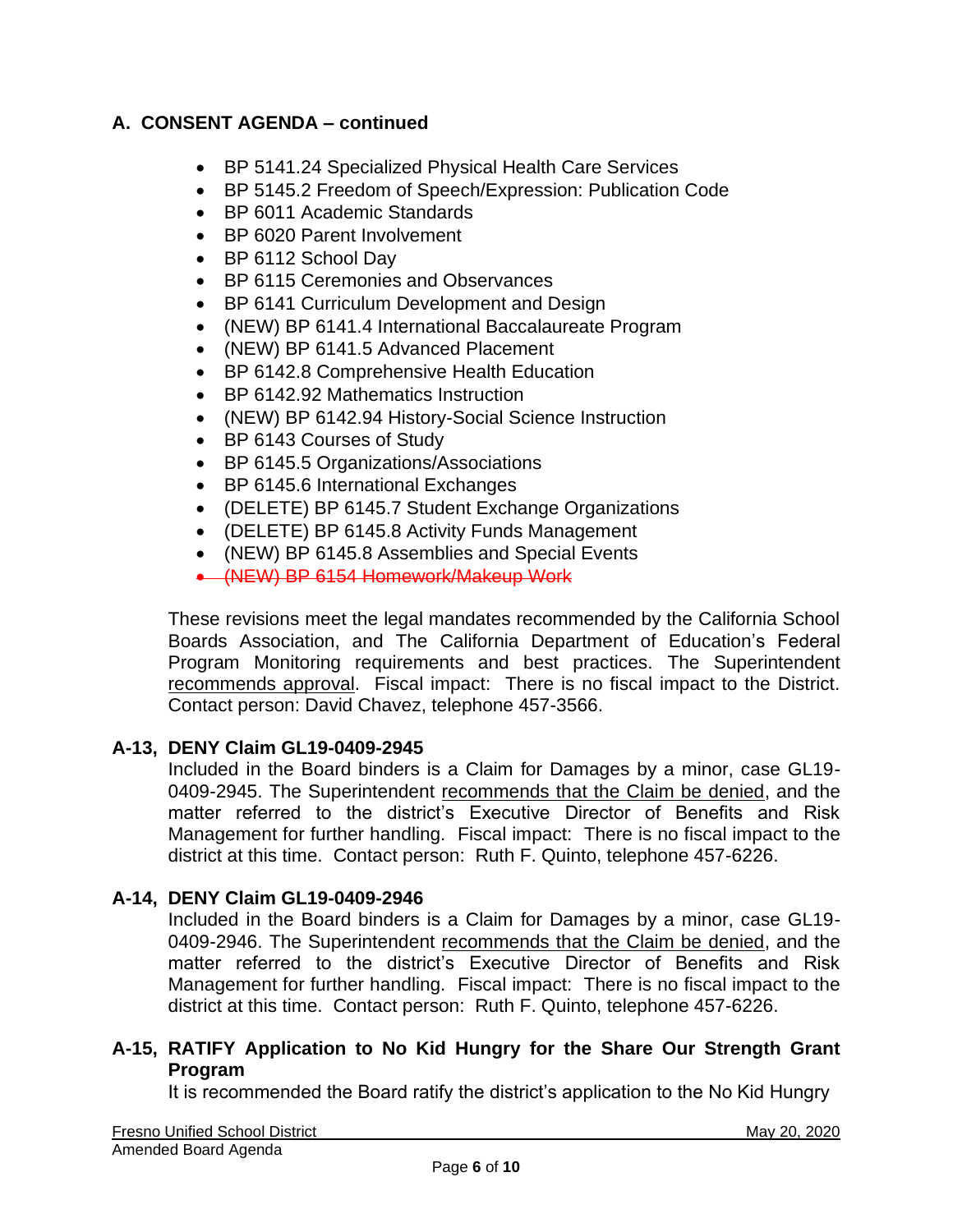national campaign operated by Share Our Strength, a non-profit working to solve problems of hunger and poverty in the United States and around the world. Local representatives of No Kid Hungry reached out to Food Services leadership to offer support for the district's meal program during the COVID-19 emergency. Fresno Unified was awarded \$109,000 to help offset the cost of meal distribution over the Spring Break period (April 06-13), which is not contracted time for Food Services staff. The Superintendent recommends ratification. Fiscal impact: Grant funding of \$109,000 will offset a portion of Cafeteria Fund expenditures to support student/community meal distribution during Spring Break amid the COVID-19 emergency. Contact person: Karin Temple, telephone 457-3134.

### **A-16, RATIFY Grant Application to the David and Lucile Packard Foundation: Starting Smart and Strong Initiative for a Two-year Grant Cycle**

Ratification is requested for the 2020/21 and 2021/22 Grant Application for the David and Lucille Packard Foundation: Starting Smart and Strong Initiative which provides funding to develop, test and expand solutions that support parents, caregivers, and educators as they prepare children to be healthy and ready for school with self-confidence and a love of learning. The Superintendent recommends ratification. Fiscal impact: Project Cost: \$1,100,000: Grant Funds \$1,000,000 and In-kind Match \$100,000. Contact person: Lindsay Sanders, telephone 457-3687.

#### **A-17, RATIFY Grant Application to the 2020 Community Oriented Policing Services – School Violence Prevention Program to Provide Technology Safety Enhancements for Schools**

It is recommended the Board ratify the district's grant application to the 2020 Community Oriented Policing Services – School Violence Prevention Program (SVPP) which provides up to 75% funding to improve school safety through projects on K-12 school grounds. The proposed \$462,534, three-year project requests \$346,901 from SVPP with a \$115,633 required district match. Project components utilize technology to detect/mitigate potential school safety issues and improve communication capabilities for more rapid, effective response. The Superintendent recommends ratification. Fiscal impact: The grant application requests \$346,901 (75% of project cost). The district's \$115,633 match is available in Measure X (safety and security), General Fund, and Liability Fund. Contact person: Karin Temple, telephone 457-3134.

## **A-18, RATIFY Change Orders for the Projects Listed Below**

Included in the Board binders is information on Change Orders for the following projects:

• Bid 19-51 Sections B and C, Mechanical Improvements for Various Schools: Malloch Elementary School and Tehipite Middle School Change Order 1 presented for ratification (Malloch): \$8,348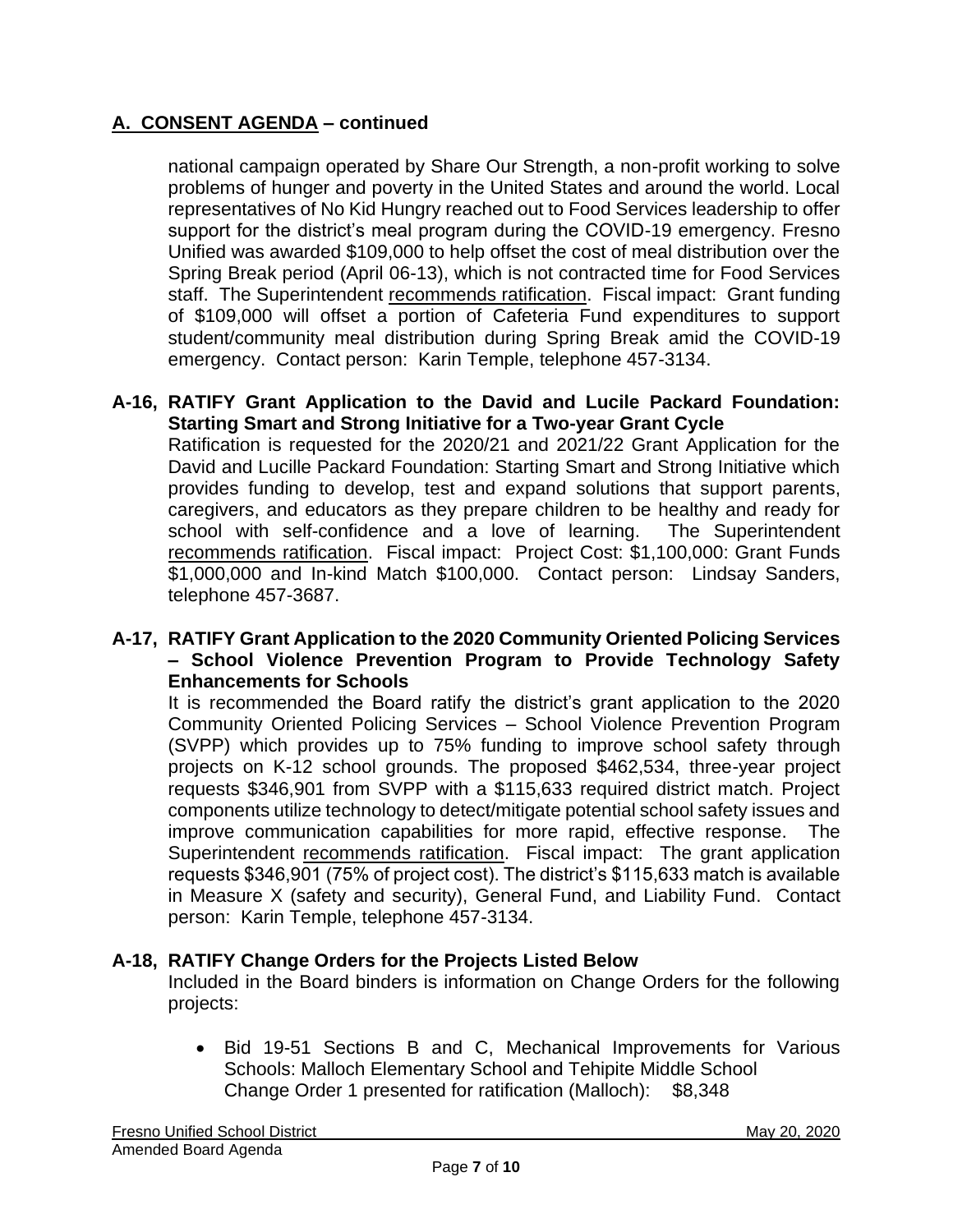Change Order 1 presented for ratification (Tehipite): \$14,648

- Bid 20-02 Sections A and B, McLane and Roosevelt High Schools Ballfield Scoreboards Installation Rebid Change Order 1 presented for ratification (McLane): \$8,722 Change Order 1 presented for ratification (Roosevelt): \$4,467
- Bid 20-15, Viking Elementary School Portable Classrooms and Restroom Infrastructure Change Order 1 presented for ratification: \$23,729

The Superintendent recommends ratification. Fiscal impact: \$59,914 is available in the Measure X fund. Contact person: Karin Temple, telephone 457-3134.

#### **A-19, RATIFY Purchase Orders from March 1, 2020 through March 31, 2020 – Primary Report**

Included in the Board binders is information on purchase orders issued from March 01, 2020 through March 31, 2020. Two agenda items are presented to ratify purchase orders. The first item includes the Primary Report with all purchase orders issued during the reported dates with the exception of those that may present a potential conflict of interest for an individual Board member. All remaining purchase orders are in the Supplemental Report and presented as a second agenda item. The Superintendent recommends ratification. Fiscal impact: Funding is noted on the attached pages. Contact person: Karin Temple, telephone 457-3134.

#### **A-20, RATIFY Purchase Orders from March 01, 2020 through March 31, 2020 – Supplemental Report**

Included in the Board binders is information on purchase orders issued from March 01, 2020 through March 31, 2020. Two agenda items are presented to ratify purchase orders. The first item includes the Primary Report with all purchase orders issued during the reported dates with the exception of those that may present a potential conflict of interest for an individual Board member. All remaining purchase orders are in the Supplemental Report and presented as a second agenda item. The Superintendent recommends ratification. Fiscal impact: Funding is noted on the attached pages. Contact person: Karin Temple, telephone 457-3134.

## **END OF CONSENT AGENDA (ROLL CALL VOTE)**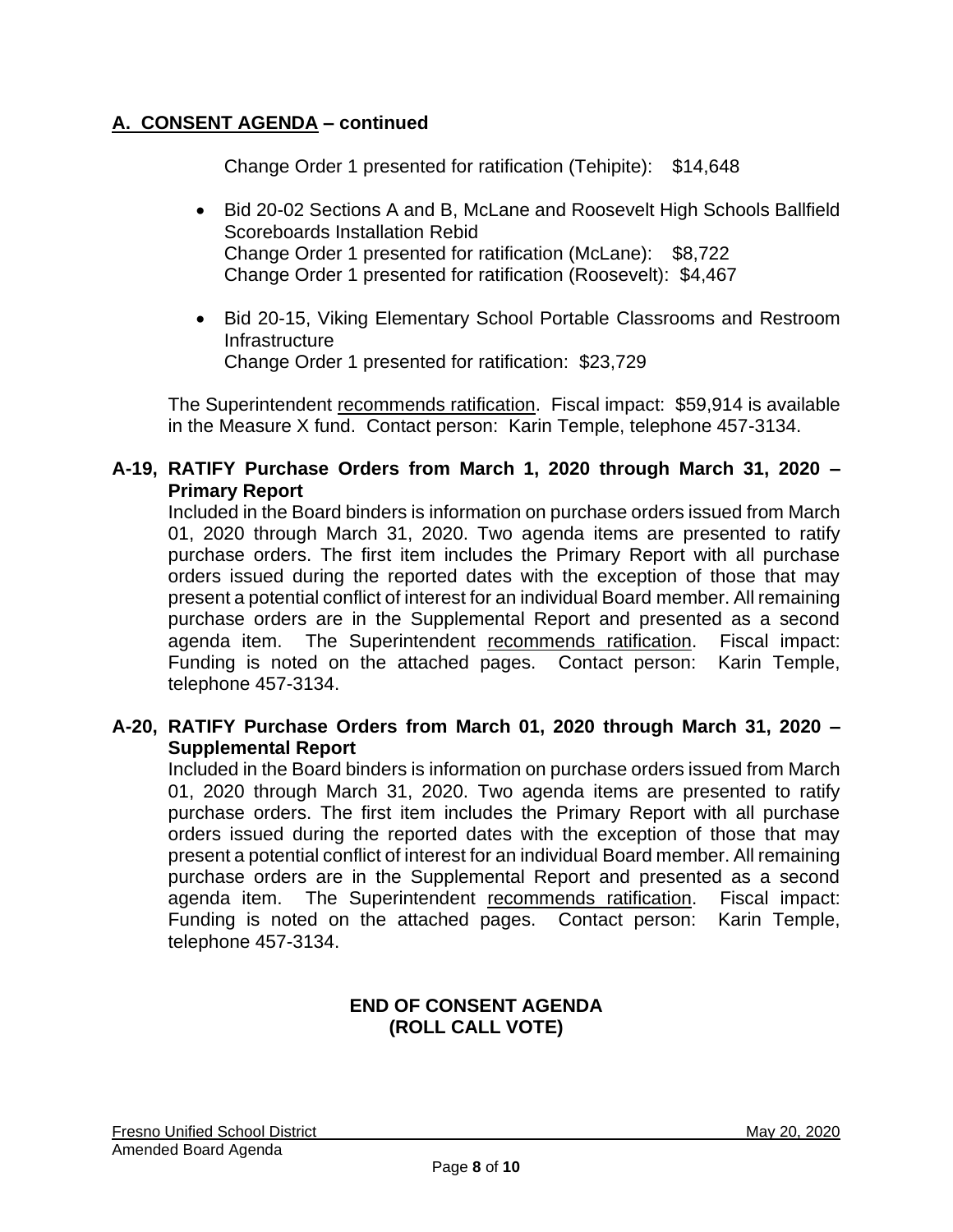# **UNSCHEDULED ORAL COMMUNICATIONS**

In accordance with Executive Order N-29-20 Paragraph 3, the May 20, 2020 Board of Education meeting will be held via teleconferencing. Individuals who wish to address the Board may do so by:

- Submitting an email to [publiccomment@fresnounified.org;](mailto:publiccomment@fresnounified.org) or
- Leaving a voice message by calling 559-457-6222 (voice message will be transcribed).

Please include your name, agenda item number or subject matter being addressed, along with a 250-word description of the subject matter being addressed. Emails and voicemails received by no later than 12:00 p.m. on May 20, 2020 will be part of the record for the Board's information and/or discussion, will be posted on [www.fresnounified.org/board](http://www.fresnounified.org/board) and will be included in the minutes. Please note that consistent with Board Bylaw 9323, any statements submitted for public comment that are inappropriate in nature, including, but not limited to statements that are obscene, threatening or substantially disruptive to school operations, will either be redacted, or will not be posted.

Members of the public with questions on school district issues may submit them in writing. The Board will automatically refer to the Superintendent any formal requests that are brought before them at this time. The appropriate staff member will furnish answers to questions.

# **B. CONFERENCE/DISCUSSION AGENDA**

## **\*6:15 P.M.**

# **B-21**, **PRESENT and DISCUSS the State's May Revised Budget Proposal**

Governor Newsom released the State's May Revised Budget Proposal for 2020/21 on Thursday, May 14, 2020. On May 20, 2020, staff will present the updated information to the Board of Education including the budget risks and the impact to Fresno Unified School District. Fiscal impact: There is no fiscal impact to the district at this time. Contact person: Ruth F. Quinto, telephone 457-6226.